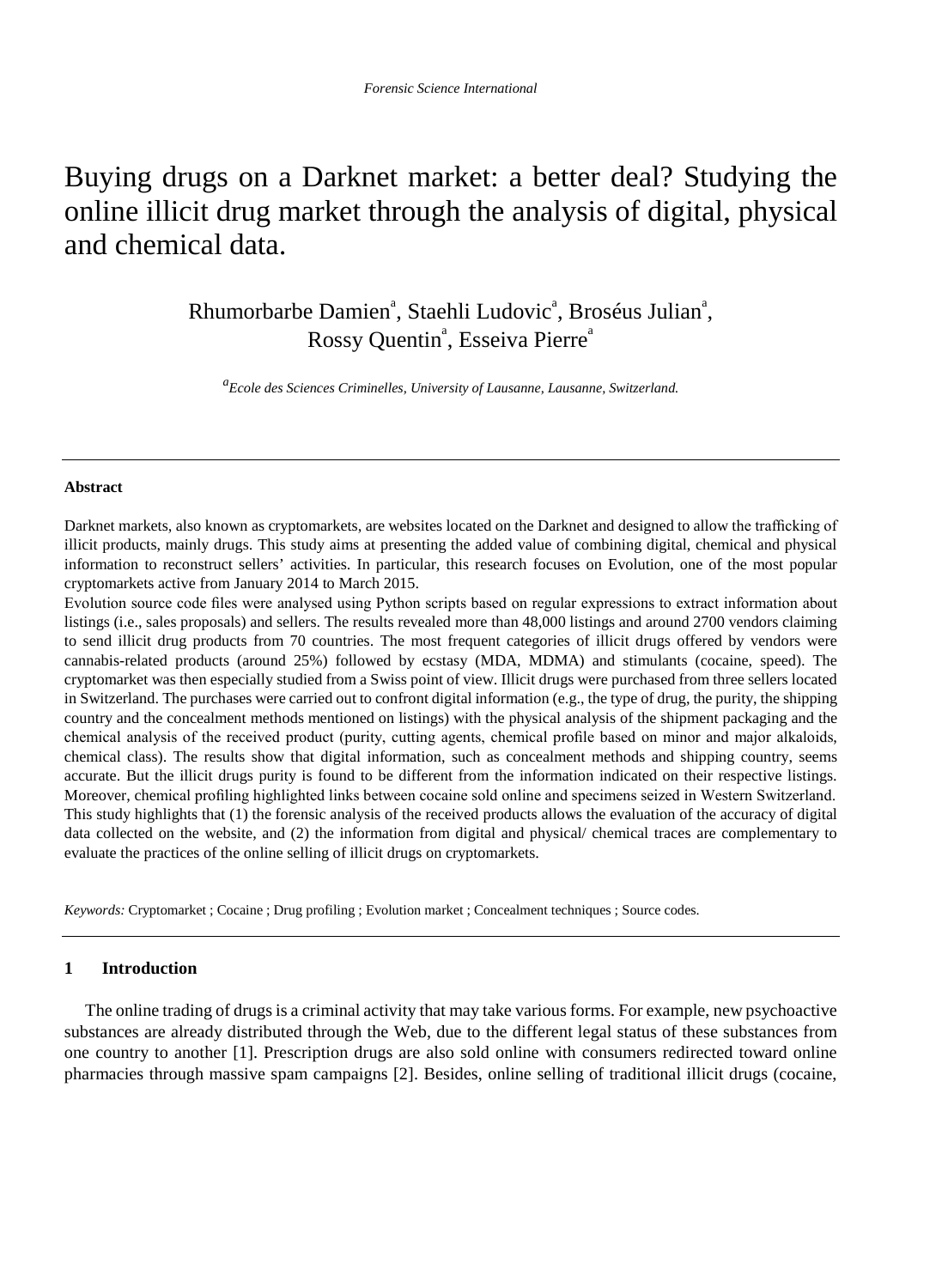heroin and cannabis) became very popular with the creation Silk Road, in 2011. Markets such as Silk Road are commonly referred to as cryptomarkets, or Darknet markets (DNM). In this context, the Darknet is a set of networks within the Internet, based on peer-to-peer technologies as part of encryption processes [3]. A cryptomarket is an online website, on which it is possible to trade illicit goods – mainly illicit drugs – while the identity of sellers, consumers and administrators remains concealed. This anonymity is ensured because cryptomarkets relies on several encryption features. First, cryptomarkets are hosted on the Darknet, accessing them requires a specific communication protocol such as an onion routing. Connections are then established through a sequence of nodes, each of them having encryption features. Some web browsers are specifically implemented to use an onion routing. The most popular, and first to be released, is the TOR browser (The Onion Router) [4]. However, other networks based on enhanced routing techniques are also available, such as I2P (Invisible Internet Project) [5]. Moreover, communications between participants are encrypted as well, using PGP (Pretty Good Privacy) cryptography, which implies the sharing of public keys on the marketplace [6-8]. Lastly, cryptocurrencies – mainly bitcoins – are the exclusive payment method on cryptomarkets. Transactions in bitcoins are requested by buyers and approved collectively through the bitcoin system. For this reason, bitcoin is not a currency centralised by a bank or guaranteed, nor controlled, by a government [9].

After Silk Road was shut down in October 2013, several other cryptomarkets rose on the Darknet [10]. One of them, Evolution, was launched on January 14, 2014 and shut down on March 18, 2015. By the end of 2014, Evolution was one the major active cryptomarkets, along with Agora. Their success may be explained by the fact that they survived after Operation Onymous, an international operation held in early October 2014 aiming at shutting down several cryptomarkets [11]. Evolution transactions were based on an escrow system, meaning basically that, once a transaction is placed, Evolution's administrators will hold the amount of bitcoins involved until the buyer indicates he received the product. Besides, a feedback system was implemented, allowing consumers to evaluate any vendor or transaction. Vendors were ranked based on their number of transactions and the quality of the feedbacks they received (i.e. positive, negative or neutral). These features show how important are the trust and the reputation among a cryptomarket community [12]. As a cryptomarket grows, the number of bitcoins held in escrow may become huge and constitute a target for hackers or even administrators themselves. This may have led to the shutting down of Evolution on March 18, 2015, since it is hypothesised that the administrators may have "exit scammed" [13].

Ross Ulbricht's – founder of Silk Road – trialled and sentenced in 2015 raised the attention of the media and wider public for trafficking through the Darknet. However, as mentioned by Martin [14], the media's sensational facts are sometimes exaggerated and misleading, revealing the need for a better understanding of the cryptomarkets structure. From an institutional point of view, the United Nations Office on Drugs and Crime (UNODC) emphasised the need to acquire more information about transactions occurring on the Darknet, arguing that it would grow in importance in the future [15]. So far, academic research regarding cryptomarkets is essentially about Silk Road. Some of the studies give an insight and conceptualise the notion of cryptomarket [16 ; 17]. Others aimed at estimating the revenue of sellers and at characterising the business model of cryptomarkets [18 ; 19]. Soska and Christin [8] proposed a detailed analysis of cryptomarkets environment through data obtained over a two-years monitoring period. They studied various aspects such as sales volumes, offered products or activity of vendors and compared several cryptomarkets. Interviews of Silk Road vendors [20] and users [21], as well as discussion threads analyses [22], were also conducted to describe interactions within a cryptomarket community. The authors emphasised notably various discussions about shipping methods and packaging, including measures and techniques to avoid packages interception. Subsequently, Silk Road and Silk Road 2 – a new version launched in November 2013 – were compared [23]. Methodological questions about the comparison of cryptomarkets were raised following this research publication and led to a debate among researchers [24-26].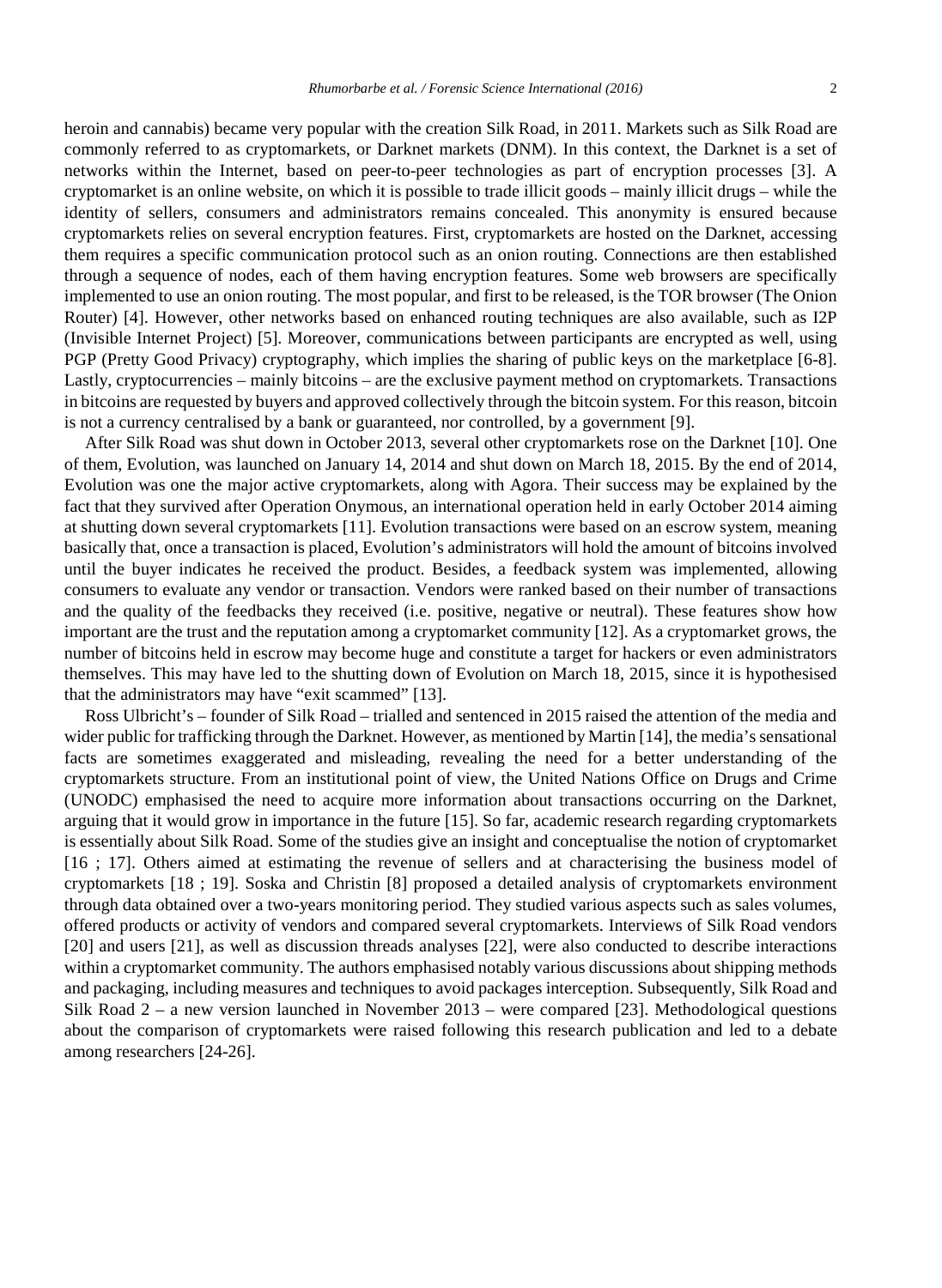General monitoring of Darknet marketplaces constitutes a field of research on its own. For instance, institutions such as the National Drug & Alcohol Research Center of the University of New South Wales (see http://ndarc.med.unsw.edu.au) provides periodically trends about cryptomarkets, from an Australian perspective. The Global Drug Policy Observatory of the Swansea University (see http://www.swansea.ac.uk/gdpo) also publishes situation analysis in the field of drug policy, including Darknet and cryptomarkets related aspects.

The purpose of this article is to provide a better understanding of the purchase process of illicit drugs on a cryptomarket. Our first hypothesis is that the accuracy of the information available online can be evaluated through orders. Thus, digital data extracted from the cryptomarket Evolution were analysed to draw an overview of illicit drugs distribution and assess the most popular products offered on the market. Besides, it allows estimating the number of active vendors and their number of transactions. Illicit drugs were then purchased on Evolution. Shipping and packaging modus operandi were studied. Furthermore, qualitative and quantitative analyses as well as chemical profiling of the purchased illicit drugs were performed. These results are used to test out second hypothesis which assumes that forensic analysis of the products can be used to evaluate if cryptomarkets are an extension of the traditional market or, on the opposite, a separate market with only a few relationships with the later.

#### **2 Methodology**

#### *2.1 Digital data*

This research relies on data collected throughout the period Evolution was active. This data consists of the HTML source code of Evolution pages. Parts of the platform were indeed duplicated between January 2014 and March 2015 (115 times) by an independent researcher, named Gwern. The data used to get an overview of the market – and evaluate the position of Switzerland within this market – were extracted from the raw data resulting from Gwern's crawling. We did not perform any crawling ourselves. Gwern compiled the entire dataset into a single archive file and made it available online via a Reddit forum on March 19th 2015 (data downloaded on April 30th 2015 on https://reddit.com/2zllmv) .

Each time Evolution was scraped, a directory was created, including all source codes structured in subdirectories, i.e. listings (sales proposals), vendor profiles, stores, images and category. Using Python scripts, all drugs related listings were extracted and tagged with a unique identification code. Orange Canvas, a Pythonbased visual programming software – specifically an add-on to this software, called 'Textable' [27] – was used to search source codes with regular expressions. They were designed to target listings information (i.e. listing title, the category and price of the product, seller username and ranking, shipping country, countries available for shipping and description). Subsequently, the extracted listings were sorted out, as some listings appeared several times due to redundancies in scraped data. Moreover, information such as the number of transactions and feedback were collected for each vendor from their profile pages. The listings' description as well as the vendors' profile descriptions were not systematically analysed, only those related to the illicit drugs ordered for this research were considered. This structured information was analysed and visualised using Microsoft Excel 2013 and R software [28].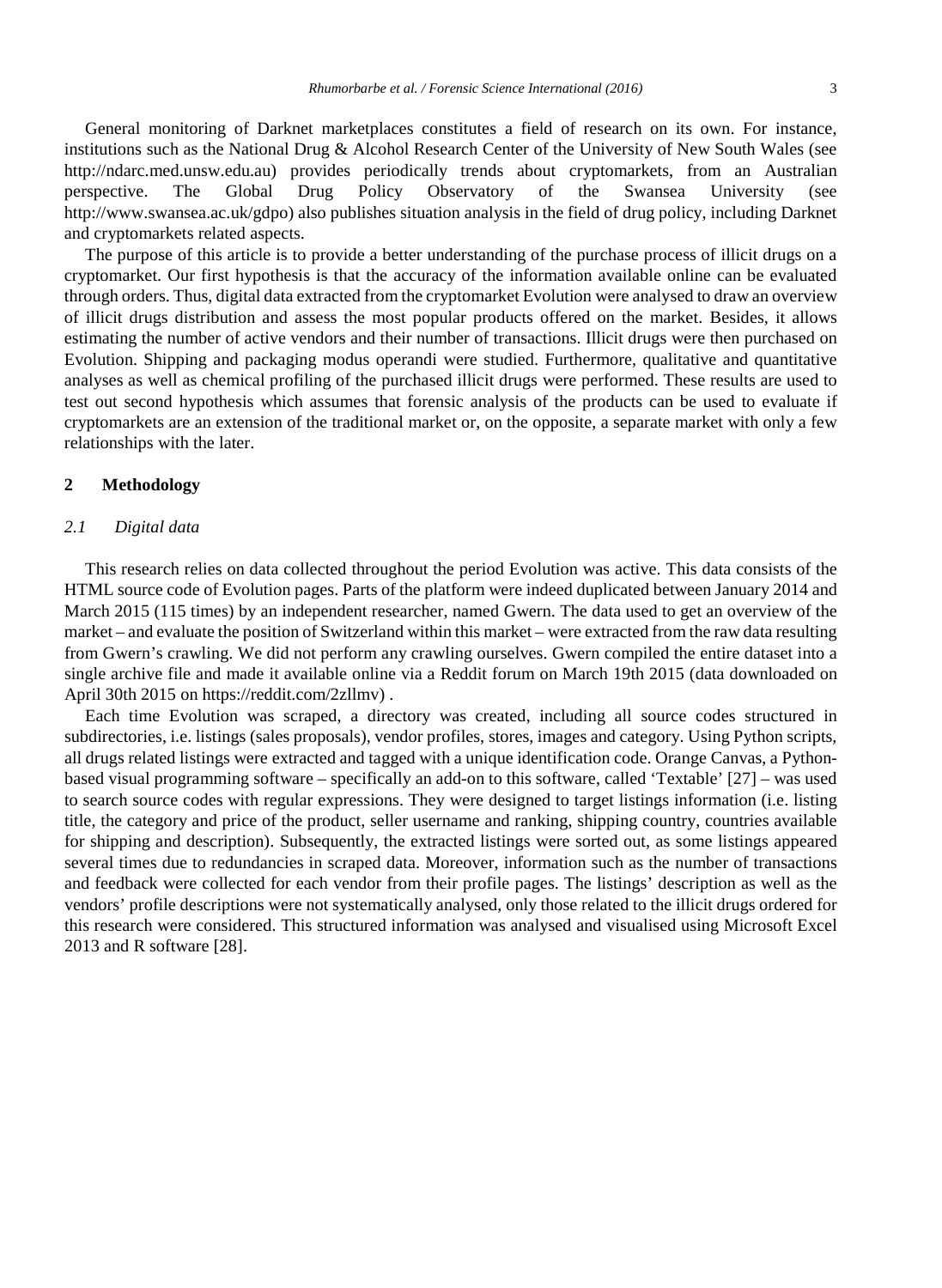#### *2.2 Illicit drugs ordering*

#### *2.2.1 Law Dependencies*

Since purchasing illicit drugs is prohibited, a legal authorisation was granted by the Attorney General of the Canton de Vaud in order to place illicit drugs orders for academic purpose. Indeed, the Swiss Federal Act on Narcotics and Psychotropic Substances states: "Institutions involved in scientific research may be granted a licence by the relevant cantonal authority to cultivate, acquire, store and use narcotics to the extent required for their own needs." (NarcA, art. 14 al. 2, in force since 1 July 2011).

Marketplace and Type of Illicit Drugs Selection

At the beginning of this study, Agora and Evolution were the two most popular marketplaces regarding the number and diversity of illicit drugs offered and the total number of retailers [11]. Products were purchased on Evolution since Agora required to be sponsored by an active member to be accessed.

In order to compare the results with street market seizures, cannabis related products and cocaine were targeted. They were purchased from the few active Swiss vendors offering for sale cocaine and cannabis products. Indeed, our authorisations specified that the purchases had to be conducted on the Swiss Territory, in other words, bought from a Swiss vendor. Since Evolution search engine included different specifications, such as "ship from" and "ship to" filters, it was possible to target vendors claiming to deliver products from Switzerland to Switzerland.

### *2.2.2 Obtaining Bitcoins*

Bitcoins were obtained through the website LocalBitcoins.com. At the beginning of October 2014, 0.5183 BTC were bought for 200.00 CHF at a rate of 385.88 CHF/BTC. All bitcoins were transferred to an Evolution account specially created for the purchases. At the end of November 2014, the process was repeated to acquire 0.7625 BTC (300.00 CHF) at a rate of 393.45 CHF/BTC) in order to make a second set of purchases.

#### *2.2.3 Shipping Method and Packaging*

In this study, physical analysis refers only to the description of the shipping method, packages and concealment techniques of purchased products. This analysis is especially useful to discuss the exactitude of the "ships from" statement and to provide information on the modus operandi of vendors.

### *2.2.4 Illicit Drugs Chemical Analysis and Profiling*

In Western Switzerland, the chemical analysis (qualification, quantitation and chemical profiling) of illicit drug specimens confiscated by police and customs is centralised in our laboratory, hosted by the University of Lausanne (Switzerland).

In particular, cocaine specimens are analysed through gas chromatography-mass spectrometry (GC-MS) using the analytical method validated in our laboratory [29]. For cannabis-related products, qualification is performed by GC-MS while quantification of THC  $(\Box 9$ -tetrahydrocannabinol) is carried out with gas chromatography interfaced with a flame ionisation detector (GC-FID) (see Appendix A). Seizures of cannabisrelated products are not systematically profiled in our laboratory, since the main objective of the analysis is to discriminate between legal and illegal cannabis. Depending on the country, growing some subspecies of Cannabis sativa for legal utilisations (e.g. production of textile, edible seeds, essential oils, etc.) is authorized, though restricted. A distinction is possible between these plants and the drug-type varieties [30 ; 31].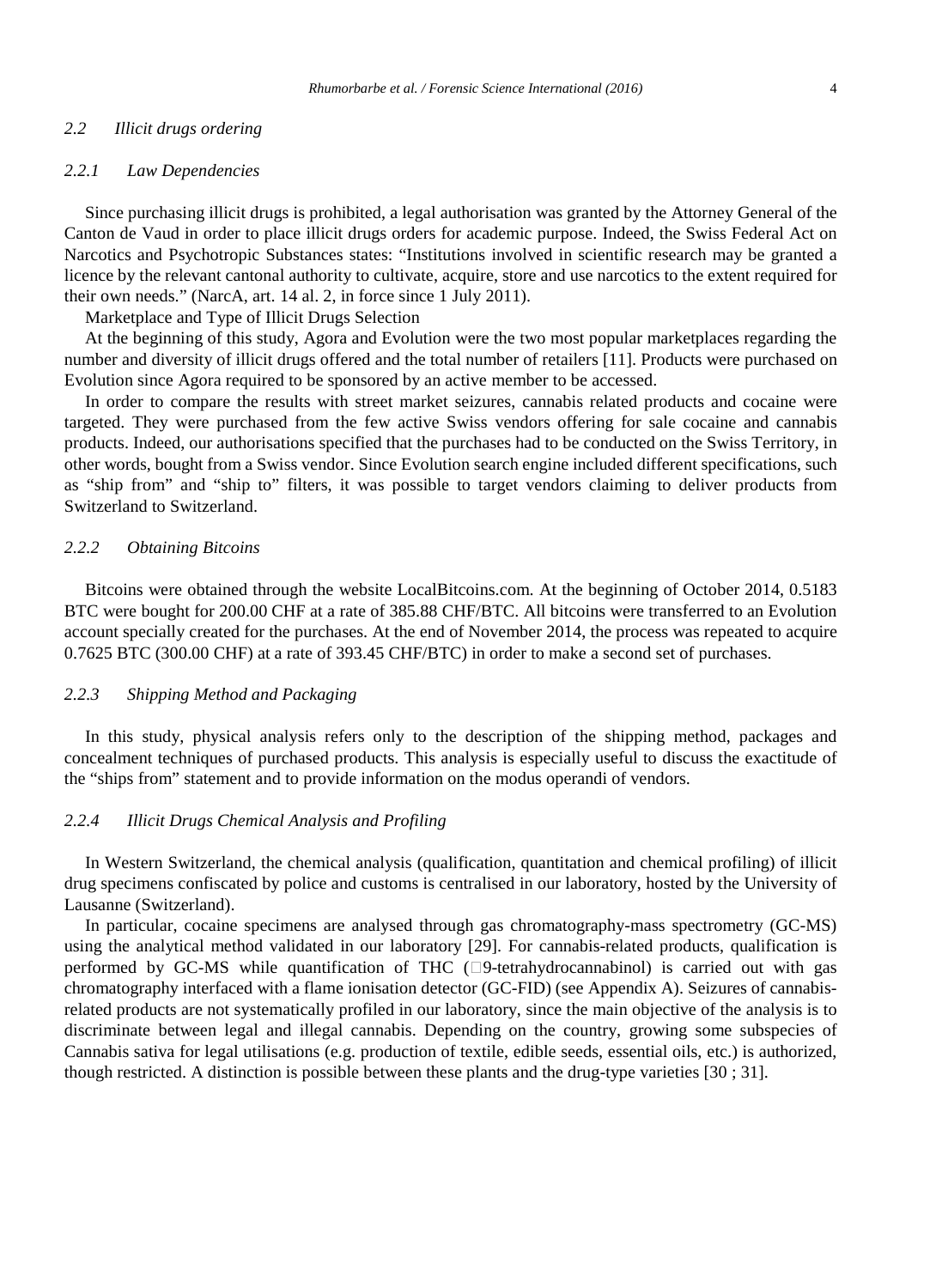A deep explanation of the profiling process (e.g. the selection of target compounds, the statistical methods for the comparison of profiles, and the interpretation of outcomes) is out of the scope of this publication. Therefore, interested readers are kindly requested to refer to previous publications [29 ; 32 ; 33].

Chemical (purity, cutting agent, profile based on major and minor alkaloids and chemical class) and physical information (description of the packaging and appearance) information are gathered in a dedicated database since 2006. They result from the analysis of cocaine specimens confiscated by police and customs. Circumstantial information (criminal case number, mass of drugs seized, date and place of the seizure) is also collated [34-36]. In this research work, cocaine specimens purchased on Evolution were profiled and then compared to the profiles stored in this database.

#### **3 Results and discussion**

#### *3.1 Overview of the Swiss Market on Evolution*

The extraction process applied to the digital data revealed 48'026 different listings offering illicit drugs over the period Evolution was functioning (from January 2014 to March 2015). Table 1 shows the most frequent countries mentioned in the "ship from" field of Evolution listings.

| <b>Country of origin</b> | <b>Listings</b> | Percentage |
|--------------------------|-----------------|------------|
| <b>United States</b>     | 11,996          | 24.9%      |
| United Kingdom           | 5,972           | 12.4%      |
| <b>Netherlands</b>       | 4,764           | 9.9%       |
| Germany                  | 4,579           | 9.5%       |
| Australia                | 3,047           | 6.3%       |
| Canada                   | 2,092           | 4.3%       |
| Sweden                   | 1,410           | 3.0%       |
| China                    | 1,142           | 2.7%       |
| France                   | 949             | 2.0%       |
| <b>Switzerland</b>       | 205             | $0.4\%$    |
| Worldwide                | 7'939           | 16.5%      |
| <b>Others</b>            | 3931            | $8.1\%$    |

**Table 1.** Switzerland compared to the top 10 countries of origin mentioned on listings (n=48'026).

Significantly, 16.5% of studied listings do not include any origin information since "Worldwide" is indicated in their "ship from" field. The way countries are listed in that field – namely a structured list of non-misspelled country names – suggests that a pre-filled list of countries is proposed to sellers when creating their listings. A "Worldwide" indication may be explained by a will to hide the true origin of products or a preference for another way to display that information. Indeed, sellers alternatively may give more shipping details in their listing descriptions or on their profile page.

Switzerland stands at the 19th position of the ranking with 205 listings. Regarding destinations toward which illicit drugs may be delivered from Switzerland (see Table 2), around 80% of all listings may be shipped to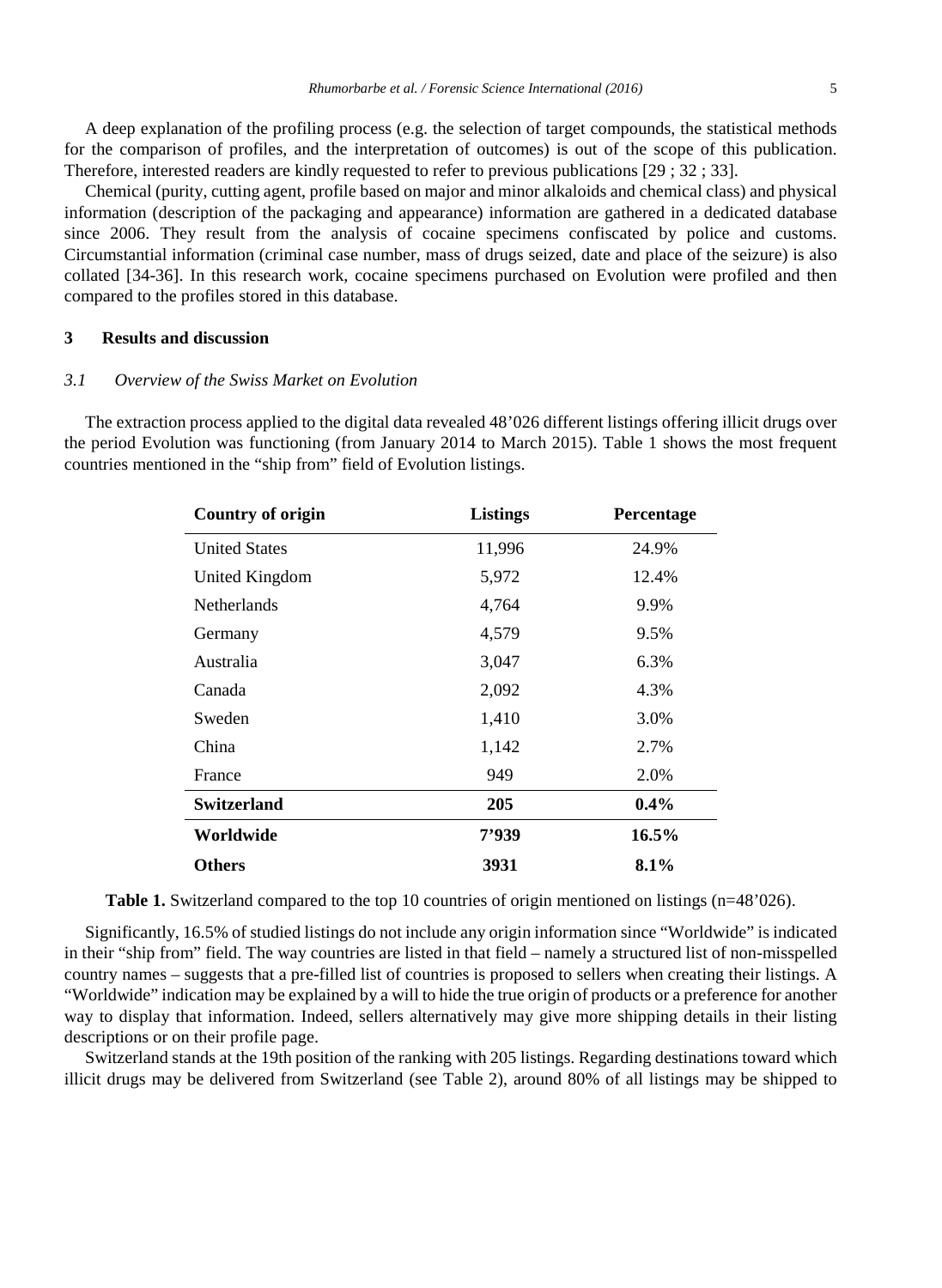Switzerland. Otherwise, only a list of European countries is available. Besides, listings limited by a delivery to Switzerland represent less than 5.9% of all listings.

| <b>Destination</b>                                | <b>Listings</b> | <b>Percentage</b> |
|---------------------------------------------------|-----------------|-------------------|
| Switzerland only                                  | 12              | 5.9%              |
| Switzerland and a selection of European countries | 62              | 30.2%             |
| Switzerland and rest of the world                 | 91              | 44.4%             |
| European countries excluding Switzerland          | 40              | 19.5%             |
|                                                   |                 |                   |

**Table 2.** Shipping destinations available for Swiss listings  $(n = 205)$ .

Thus, Swiss sellers do not appear to be reluctant to send their products across borders, even though it may imply greater risks of detection. We may assume that sellers are very confident about their packaging techniques to avoid detection. Finally, they may accept such a risk of detection at borders because the purchased quantities are generally small. Certainly, they may favour an international expansion of their market, even if it implies refunding a few customers when a shipment is seized [17]. Results provided in Table 2 corroborate this, since listings from around the world are likely to be shipped worldwide rather than to a specific location. This supports the hypothesis that sellers may join a cryptomarket community to expend their distribution area and thus increase their incomes.

Figure 1 shows the distribution of the listings by the drug category according to the terminology used on Evolution.



**Figure 1**. Distribution of the number of listings according to product categories for the whole market  $(n = 48,026)$  and Switzerland  $(n = 205)$ .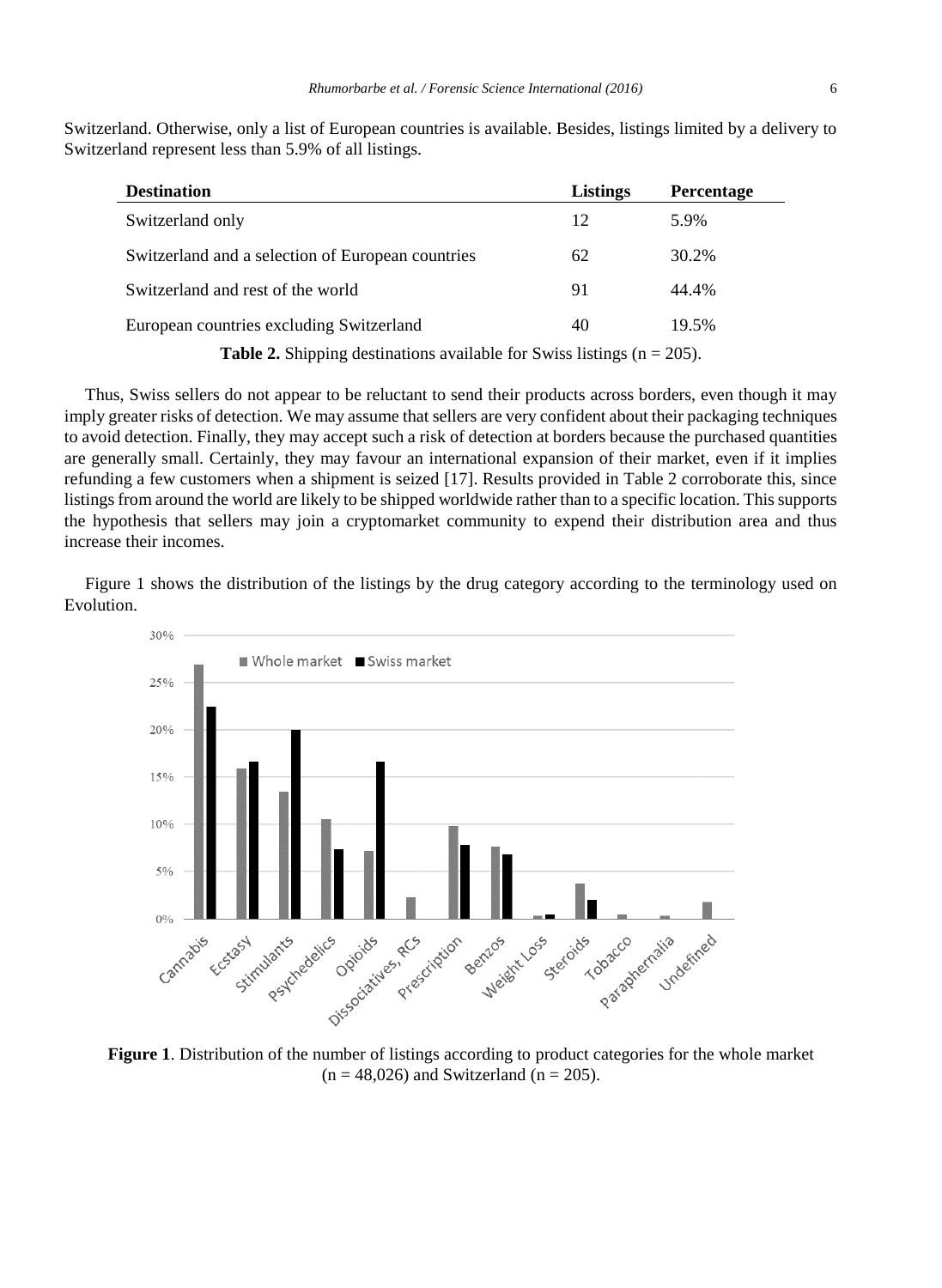More than 25% of the market is about cannabis related products, including marijuana, hashish, seeds, oil and synthetic cannabinoids. Categories such as 'Ecstasy' (MDA, MDMA), 'Stimulants' (cocaine, speed, crystal MDMA) and 'Psychedelics' (LSD, mushrooms) are less represented with 10 to 16% of the listings. To a lesser extent, respectively 7% and 2%, 'Opioids' (heroin, opium) and dissociative products (ketamine, MXE, GHB) are also offered. Prescription drugs such as analgesics or erectile dysfunction treatment were also offered on Evolution, specific categories were created for substances such as benzodiazepines and weight loss products. These medicine products represent almost 18% of all listings while steroids have a proportion fewer than 4%. Tobacco and paraphernalia (i.e. equipment to use drugs) appear to be rather anecdotal categories. Finally, fewer than 2% of listings were not inserted in any category or were classified as 'Other'.

The distribution for the listings marked as shipped from Switzerland is quite similar to the whole market except for products classified as 'Stimulants' and 'Opioids'. In proportion, cannabis is also the largest illicit drug category offered by Swiss sellers. Ecstasy products are still in the three following categories. To the contrary, stimulants and opioids frequencies for the Swiss market  $-20.0\%$  and 16.6% respectively – exceed proportions observed in the general distribution.

In regards to the hypothesis that sellers may join the cryptomarket community to expend their distribution area and incomes (see Table 2), the type of illicit drugs sold seems influenced by its accessibility. For example, according to the World Drug Report 2015 [37], Western and Central Europe are among the main destinations of opiates trafficking route originating from Afghanistan, which is the main producer of opiates. This could explain the high proportion of opiates available on the Swiss market. The demand could also explain such differences. To address this question, other indicators – such as the number of vendors or the number of feedbacks of each listing – should be studied. Finally, it seems difficult to explain more precisely the differences observed in Figure 1 without stating to which category each listing truly belongs. Such a classification was not performed in this study, since its purpose was to draw an overview of the Swiss market.

However, the total number of listings with a Swiss origin is quite limited to 205 listings. Furthermore, assessing trends according to the listings' categorisation of Evolution is not without uncertainties. Indeed, misclassifications are possible and some products may fall into several categories (e.g. new psychoactive substances may be classified as 'Stimulants', 'Psychedelics', sub-categories of 'Ecstasy' or 'Dissociatives, RC'). Besides, the number of listings does not equal the number of different products offered on the cryptomarket. Actually, some vendors offer several listings with similar titles except for quantities of product (e.g. 6 listings for 5 to 1000 g of speed paste or 5 listings for 5 to 100 g of cocaine). Aldridge and Décary-Hétu [18] noted the same practice on Silk Road. Such observation could indicate that vendors sell different products, or try to target different kind of customers (i.e. we may assume that consumers would be interested in low quantities for consumption while retailers would source bulk quantities).

#### *3.2 Vendors Information*

While some other cryptomarkets only display buyers' feedback, Evolution vendors' profiles also include the number of transactions completed by the corresponding seller. Considering the whole population of sellers offering illicit drugs on Evolution ( $n = 2,702$ ), the number of transactions per seller is very wide (from 1 to more than 9,000). Thus, among the most prolific sellers, 100 of them concentrate about 40% of all transactions. Besides, it is worth noting that, on average, 62% of the transactions are subjected to some feedback. Such result may help to discuss studies aiming at evaluating vendors' income based on their amount of feedbacks [8 ; 18]. These studies assume that each transaction really occurred, while sellers may generate fictitious transactions to achieve a better ranking or a higher positive feedback rate [14].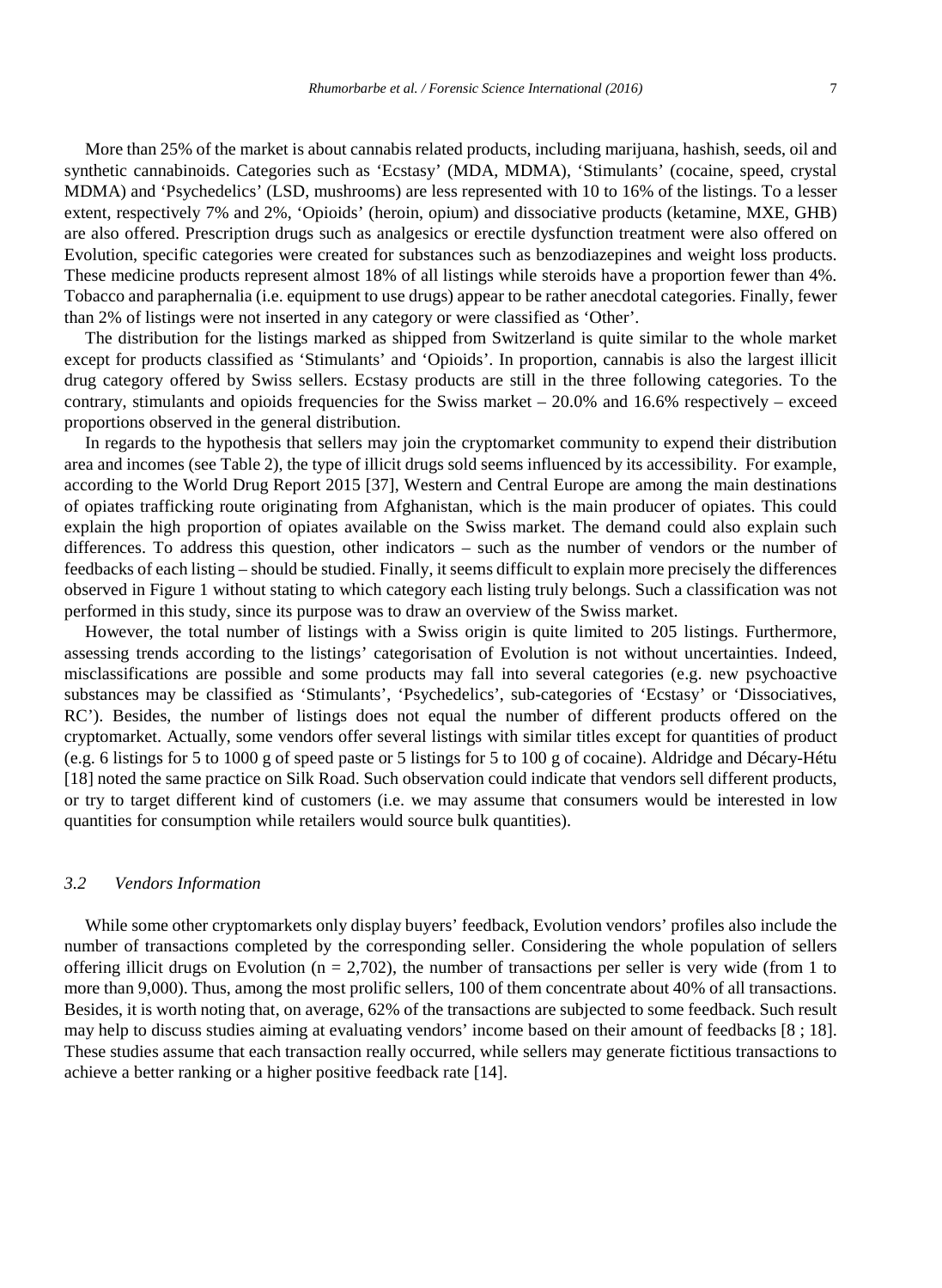Thirteen sellers claim to send products from Switzerland and they offer between 1 and 53 listings. Figure 2 shows the progression of nine Swiss sellers according to their number of completed transactions. For the sake of readability, only those having completed more than 50 transactions are displayed.



**Figure 2.** Number of transactions for sellers shipping from Switzerland (with more than 50 transactions) from August 2014 to March 2015.

Swiss sellers started to register on Evolution in June 2014. The first transactions occurred on August 2014. Then, their progression is quite variable, and only four of them completed more than 100 transactions. Besides, these four sellers managed to double their number of transactions (from 100 to 200) over a few months. They may be considered as efficient sellers, exploiting their good reputation. For example, one of them received feedbacks including comments such as "Very Quick delivery. Best quality. Thanks! FE is OK". Likewise, another seller's profile page displayed comments about his products and concealment techniques: "hash is definitely of good quality. Shipping was fast, with reliable stealth" or "Excellent product, professional vendor". It is worth reminding that Operation Onymous took place in late 2014. Since Evolution has not been taken down, sellers with a rather good reputation before the Operation may have benefited from the closing down of other marketplaces. Indeed, only one of them used his previous experience on other marketplaces to advertise his products. This information was displayed on a "legacy sales" page, linked to the seller profile and featured a number of verified transactions on Silk Road, Black Market Reloaded and Agora.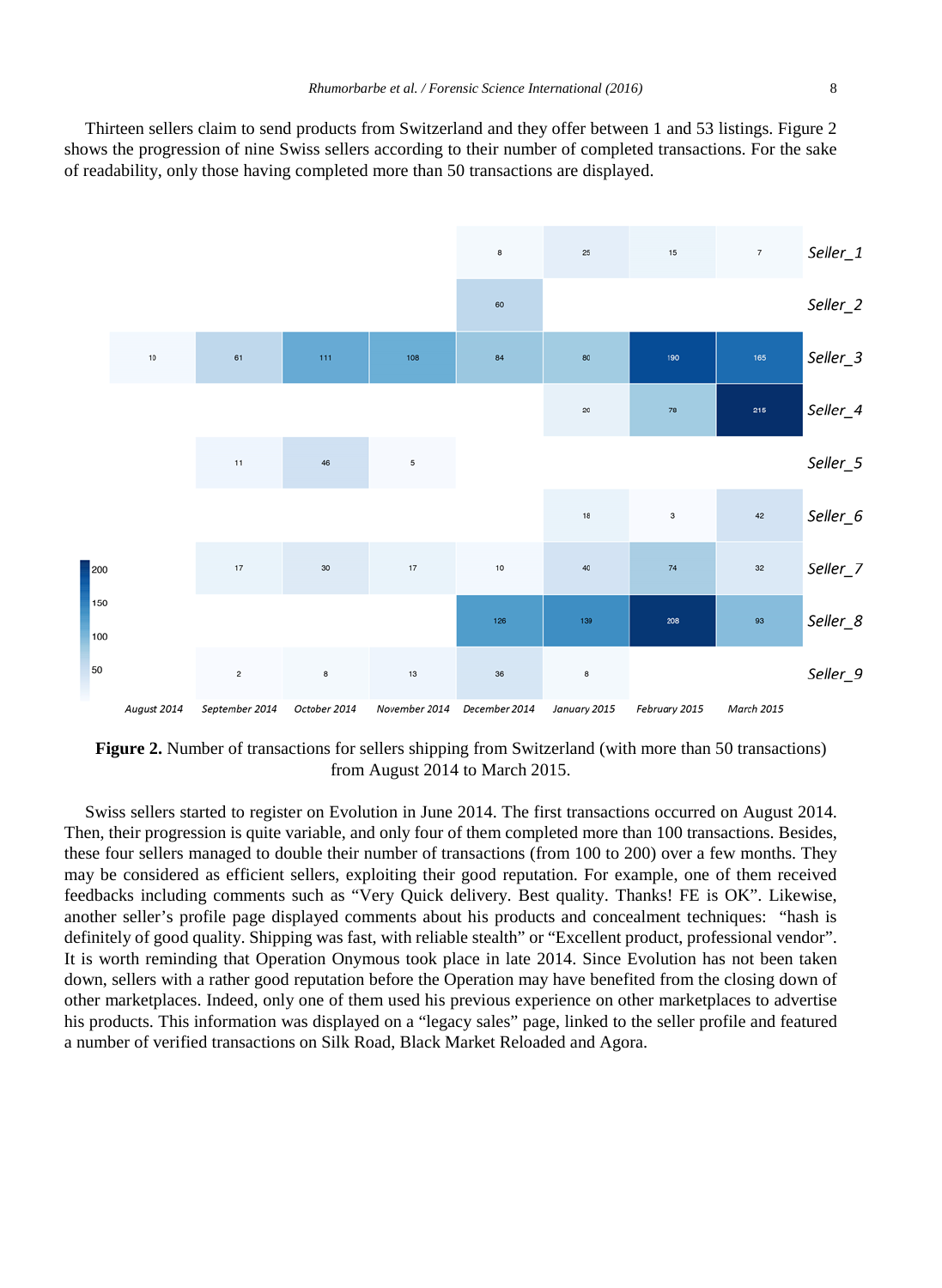#### *3.3 Online orders*

Among the items offered by Swiss sellers, three of them were chosen for purchase – two individual grams of cocaine and one gram of cannabis concentrate (see Table 3). The first item was ordered a second time, after performing the chemical analyses (see further below). For cocaine hydrochloride, price of ordered products are higher than prices encountered on the street market – around 100 USD per gram – in Switzerland, according to UNODC [38]. Similarly, the cannabis concentrate purchased on Evolution is more expensive (around 13 USD per gram on the street market). Beyond the fact that cryptocurrencies such as bitcoin tend to be versatile, price differences may be explained by the selling process on cryptomarkets. Indeed, compared with the street market, the service itself may lead to an increase of the price. From the consumer point of view, buying illicit drugs on a cryptomarket is safer (relative anonymity and no physical contact with the seller) and more discrete due to post delivery. The later could also induce postages fees since packaging material and techniques may be expensive and time consuming. Overall, for customers, high prices are not an obstacle to the purchase of illicit drugs on a cryptomarket. Besides, some researchers noted that consumers may agree to spend more money for illicit drugs bought online, as they expect a better quality consumers [22 ; 39].

| Order | Date of order | Date of receipt | <b>Product</b>       | Price*    |
|-------|---------------|-----------------|----------------------|-----------|
|       | 14.10.2014    | 16.10.2014      | Cocaine              | ca. \$135 |
| 2     | 14.10.2014    | 16.10.2014      | Cannabis concentrate | ca. \$60  |
| 3     | 27.11.2014    | 03.12.2014      | Cocaine              | ca. \$110 |
|       | not ordered   | 03.12.2014      | <b>MDMA</b>          |           |
|       | 10.12.2014    | 12.12.2014      | Cocaine              | ca. \$150 |

**Table 3.** Orders details of cocaine and cannabis products. One gram of product was ordered for each purchase.

For the third order, two extra pills were also received, probably as part of a development of customer loyalty strategy. The corresponding vendor was active during a short period of time and only performed a limited number of transactions. Concerning the two other vendors from which purchases were made, one of them left the market shortly after the ordered was placed, while the other was active until Evolution closed.

#### *3.4 Shipping method and packaging analysis*

Table 4 summarises the package descriptions, and concealment measures used by vendors to ensure the delivery to the customer. Every illicit drug ordered was sent through the standard Swiss postal services. A Swiss return address with a fictitious name was indicated on one of the sending, most likely to avoid suspicion.

Thus, according to our four purchases, these results confirm the origin claimed by the vendors. In regards to our specimen, the 'ship from' digital evidence thus seems reliable information to analyse the market based on the country of origin.

External packaging is a conventional envelope with a "professional looking" as mentioned by Christin [19]. Concealed measures – e.g. vacuum sealing, a static shielding bag – were used by sellers and constitute what is

<span id="page-8-0"></span><sup>\*</sup> Prices converted according to the exchange rate on Evolution index page and rounded to the nearest 5 USD.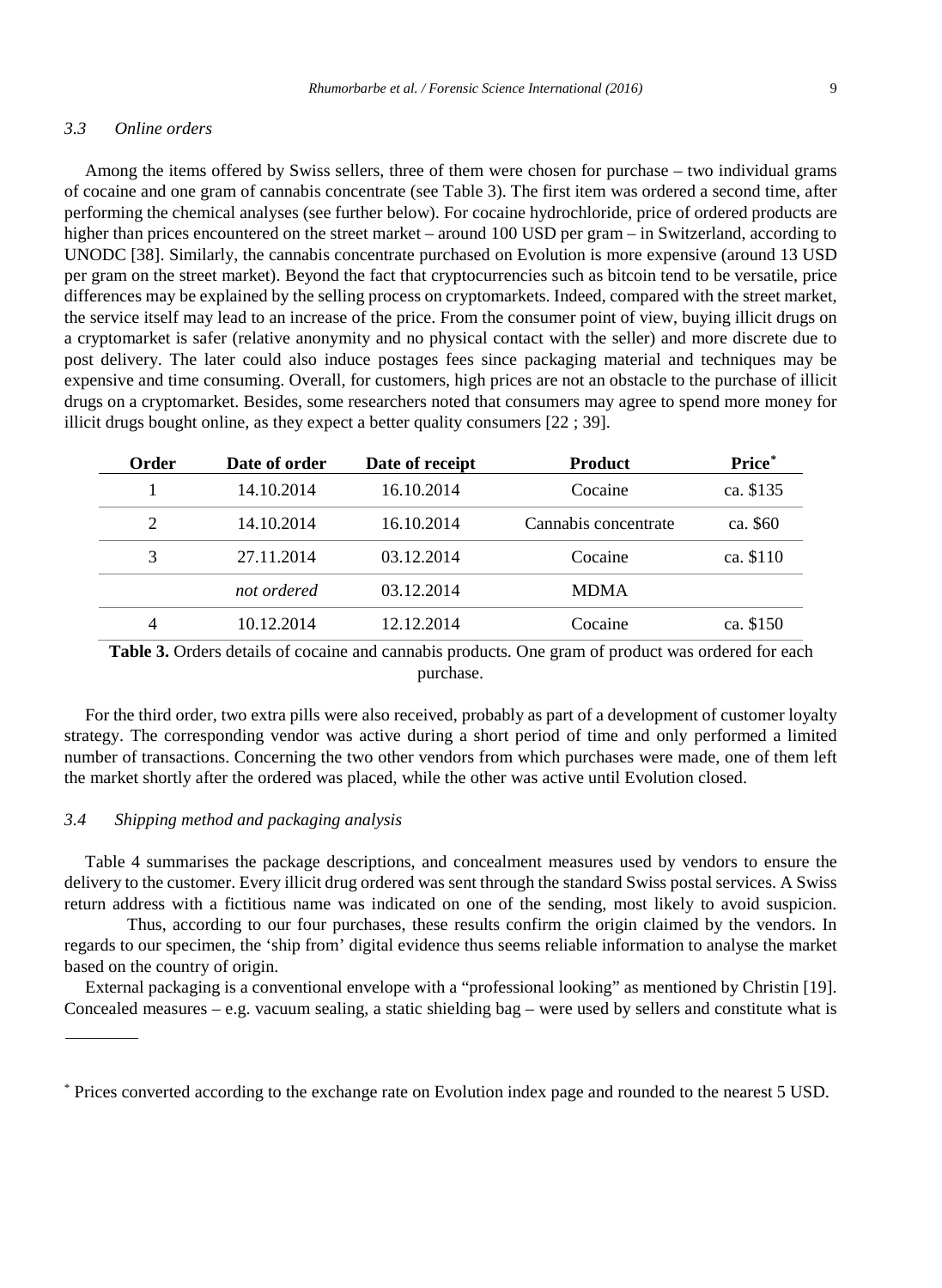referred to as "stealth" methods by Martin [14] (see Appendix B for further illustrations). Indeed, these methods seem obviously used to get through package inspection.

| Order | <b>External packaging</b>                                                                                                   | <b>Concealment measures</b>                                                                                                                       |
|-------|-----------------------------------------------------------------------------------------------------------------------------|---------------------------------------------------------------------------------------------------------------------------------------------------|
| 1     | Padded envelope in C5 standard format<br>with self-adhesive label including printed<br>receiver address (see Fig. 3).       | Heat-sealed static shielding bag containing<br>heat-sealed plastic bag with a Minigrip <sup>®</sup> bag<br>of the drug product (see Fig 4).       |
| 2     | Paper envelope in C5 standard format with<br>fake printed sender address (see Fig 5.).                                      | Heat-sealed plastic bag containing the<br>product on blotting paper. Plastic bag taped<br>to a post office sheet of paper (see Fig. 6).           |
| 3     | Windowed paper envelope in C5 standard<br>format.                                                                           | DVD keep case containing heat-sealed<br>aluminium plastic laminated bags with a<br>Minigrip <sup>®</sup> bag of the drug product (see Fig.<br>7). |
| 4     | Padded craft envelope in C5 standard<br>format with self-adhesive label including<br>printed receiver address (see Fig. 8). | Heat-sealed static shielding bag containing<br>heat-sealed plastic bag with a Minigrip <sup>®</sup> bag<br>of the drug product (see Fig. 9).      |

**Table 4.** Packaging descriptions (see Appendix B for Figures 3 to 9).

Overall, information about packaging displayed on the cryptomarket is consistent with the postal shipping we received. For example, some sellers' profile pages include a description of the external packaging – often presented as regular letters – while others focus on concealment techniques (e.g. multiple sealing or special boxing). Thus, the observations made on the packaging are overall in line with the online description. We can infer that sellers explain their real modus operandi to reassure customers that their products have a good chance to reach its destination. Even if our sample is limited, the physical analysis tends to confirm that the description of packaging can be used as a relevant digital evidence to better understand sellers' practices. A systematic analysis of the online descriptions may thus lead to detect and follow the evolution of concealment strategies.

#### *3.5 Chemical Analyses of the Products*

Qualitative analyses confirmed the presence of the main psychoactive substance claimed to be sold for each illicit drug purchased on Evolution. In other words, the advertised substance was present in the received samples. Differences were, however, observed regarding the chemical composition. For instance, the purity advertised on the listings always differed from the results of the quantitative analyses. In particular, it was lower for every cocaine specimen (see Table 5). Lastly, composition of the ordered cocaine products did not differ significantly from the cocaine specimen seized by law enforcement authorities in Western Switzerland in terms of purity and cutting agents [34].

After the first set of orders in October-November 2014, a message was sent through the Evolution message handler, to the seller who offered the first item (Order 1). The purpose of this message – stating that the product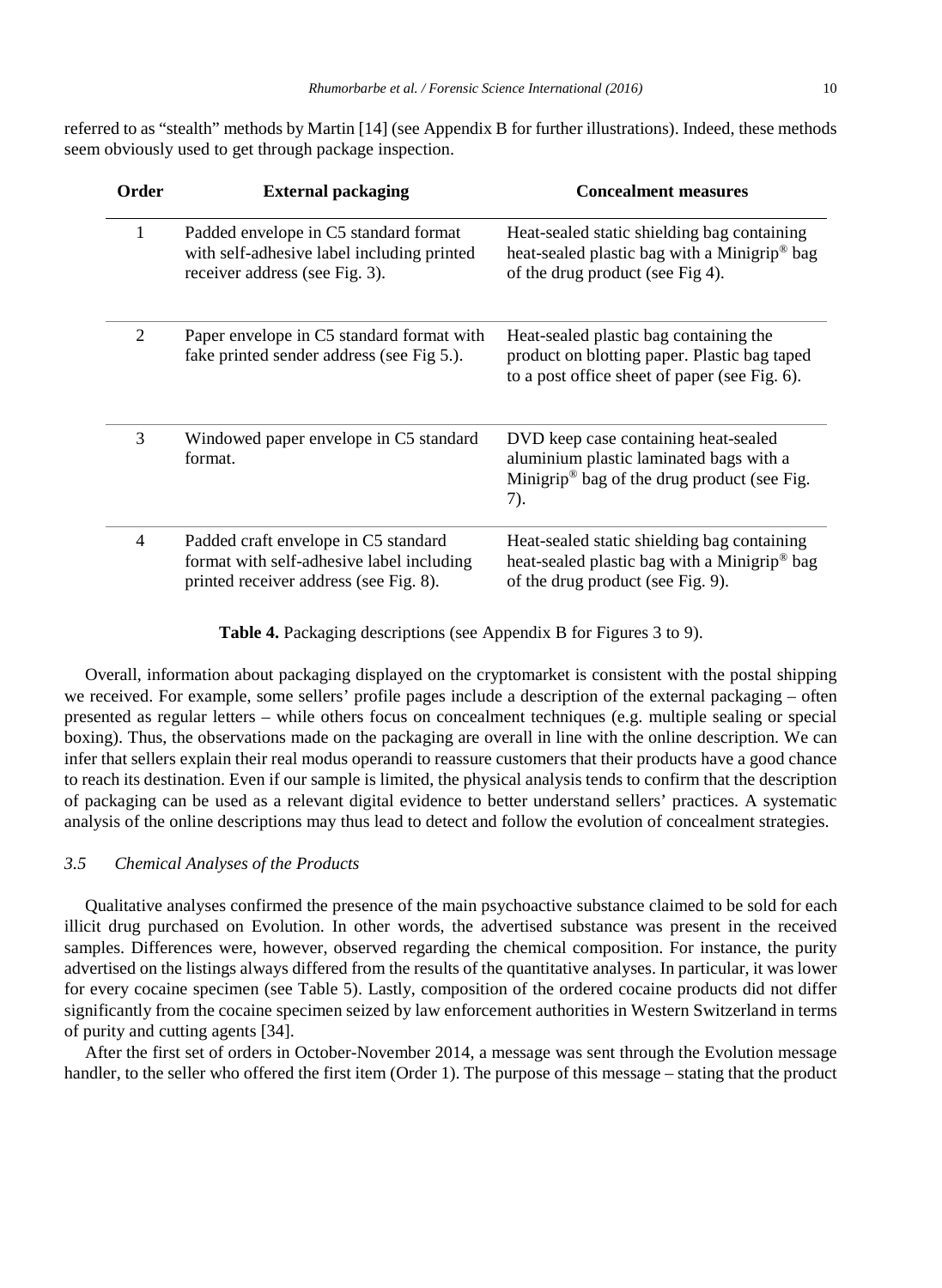quality was not as good as expected – was to assess the influence of such a comment on the seller's marketing decision. No response to this message was ever received. However, since the corresponding listing was still available, a second order was placed for the same product. It turned out to contain a product of similar quality than the first one in terms of purity and cutting agents. The process was not replicated with the other sellers since they were not active on Evolution anymore.

#### *3.6 Chemical profiling of cocaine specimens*

Cocaine products ordered in October and November 2014 (Orders 1 and 3) were not associated with any existing chemical classes of our database. They are therefore not linked to any previously analysed cocaine specimen. By contrast, the cocaine product ordered on December 10th (Order 4) was chemically linked to specimens originating from three seizures confiscated in the Canton de Vaud; two seizures were performed in May and September 2014 in Lausanne and one in May 2013 in Vevey. This chemical link based on profiling means that the specimens were once part of the same physical unit before it was broken up for further distribution [35].

|       | <b>Advertised product</b>                    | <b>Chemical composition</b> |                  |                                              |  |
|-------|----------------------------------------------|-----------------------------|------------------|----------------------------------------------|--|
| Order |                                              | <b>Active ingredient</b>    | Average purity   | <b>Cutting agents</b>                        |  |
|       | 1g of cocaine ( $\geq$ 95%)                  | Cocaine HCl                 | $33.7 \pm 0.8\%$ | glucose, levamisole                          |  |
| 2     | 1 g of cannabis concentrate $THC^{\ddagger}$ |                             | $49.6 \pm 8.3\%$ | N/A                                          |  |
| 3     | 1g of cocaine ( $\geq$ 85%)                  | Cocaine HCl                 | $69.0 \pm 1.2\%$ | levamisole, phenacetin                       |  |
|       |                                              | $MDMA^{\S}$                 | $26.7 \pm 0.2\%$ | palmitic acid, stearic acid                  |  |
| 4     | 1 g of cocaine ( $\geq$ 95%)                 | Cocaine HCl                 | $30.2 \pm 0.1\%$ | glucose, inositol, levamisole,<br>phenacetin |  |

**Table 5.** Results of the chemical analyses on ordered products.

#### **4 General discussion and conclusion**

#### *4.1 Ethical considerations and further research*

Despite the value of the information obtained through the analysis of illicit drugs bought online, such research raises ethical questions. First, it implies encouraging illicit markets since orders and transactions are actually carried out. Admittedly, quantities purchased are not excessive, but if further research was undertaken, orders would need to be justified and planned to address specific questions. The fact that online purchases found

<span id="page-10-0"></span> $\dagger$  For cocaine specimen, average purity is calculated for the base form of cocaine.

<span id="page-10-1"></span><sup>‡</sup> ∆<sup>9</sup> -tetrahydrocannabinol.

<span id="page-10-2"></span><sup>§</sup> 3,4-methylendioxy-methamphetamine.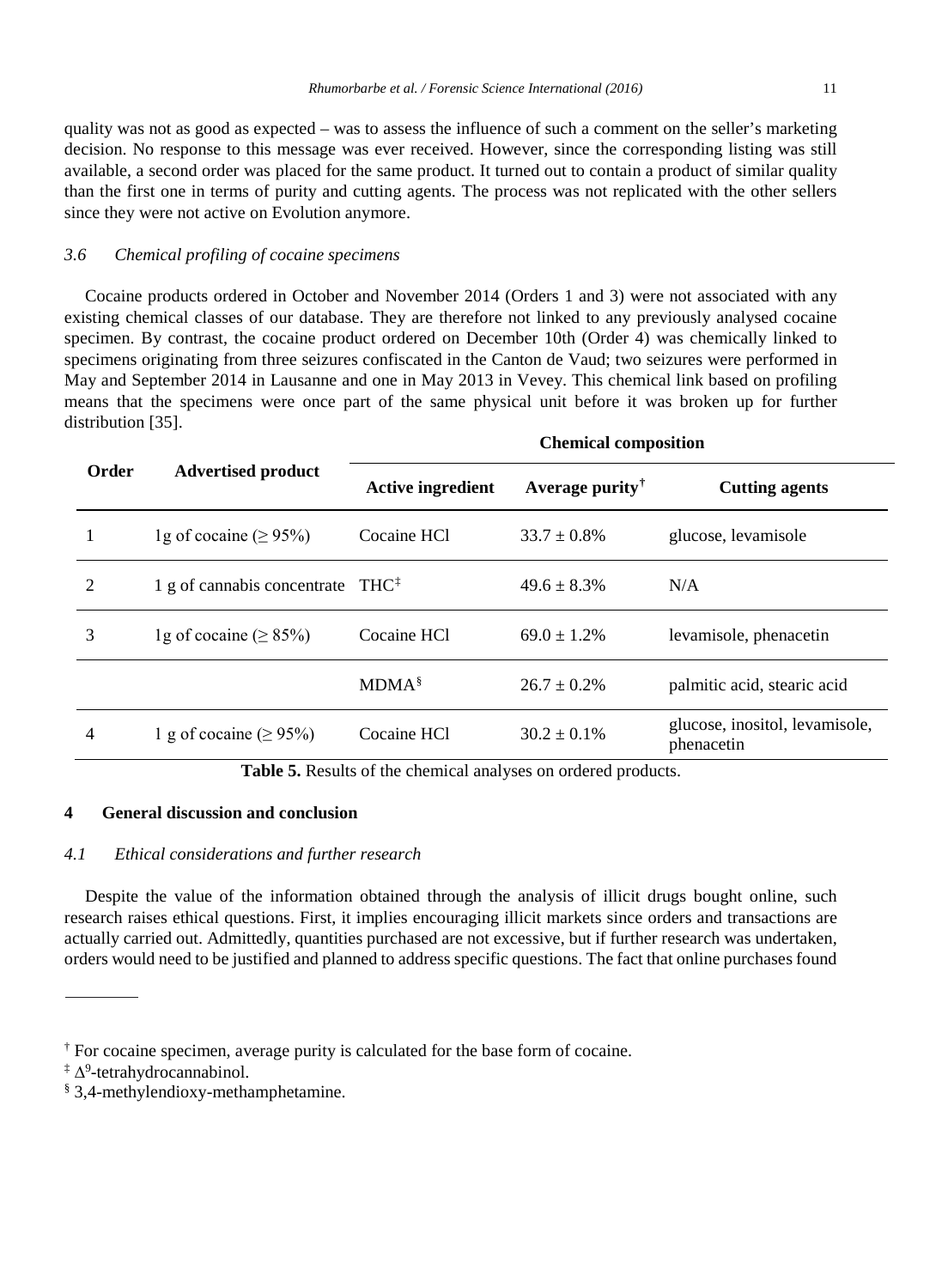illicit activities may restrain the capacity to reproduce the experiment at a larger scale. Besides, as mentioned by Soska and Christin [8] regarding their measurement, our study does not aim to support law enforcement units to arrest sellers. This is the reason why we avoided identifying vendors from which the orders were placed by mentioning their usernames in this article [40]. Finally, cryptomarkets versatility may constitute an obstacle to a longitudinal analysis, especially if the aim is to address questions regarding sellers' activities (e.g. chemical links on a larger scale, stability according to vendors).

#### *4.2 Digital Data Reliability*

Crawling cryptomarkets is a challenging step. As mentioned by Dolliver [26], using a web crawler may result in reliability issues. Hence, comparing data obtained through different crawling methods might be difficult, if not possible. Consequently, it is worth reminding that information obtained by exploring this kind of data would only lead to trends. Data is indeed partial, first because the crawling process is not repeated every day or the same number of times each month. Secondly, when the crawling is performed, every single source code file is not necessarily duplicated, as illustrated by the missing listing page for one of the orders. However, using such data allows the estimation of the online prevalence of illicit drugs offers, as well as the number and activity of vendors. The comparison of digital evidence with the results of the physical and chemical analysis performed on purchased products helped to evaluate the reliability of the collected information. Since our number of purchases is limited, our conclusions should, of course, be considered as indicative. Globally, it seems that digital information about the type of product, the country of origin and the concealment techniques used by sellers are accurate. The claimed quality of the products seems, however, less reliable information.

### *4.3 Perspectives for Forensic and Investigation Purposes*

Presently, packages received in this study are made of plastic, paper or adhesive tape. Their forensic analysis may lead to the detection of fingermarks or DNA traces. However, our legal authorization stated that our research aimed only at studying the products sold online by purchasing illicit drugs and performing analyses. Therefore, exploiting DNA traces or fingermarks for investigative purposes was not part of this study. Interestingly, Van Hout and Bingham [20] pointed out, through online interviews of vendors, that many sellers are using latex gloves and masks to avoid leaving fingermarks or DNA traces into or onto packages. The packages of ordered products may lead to the detection of such traces for investigation purposes. Besides, in the frame of an investigation, postal stamp notifies by which mail distribution centre a parcel went through, providing a geographical indication of the region the sender may be located. In a multilingual country like Switzerland, the use of additional material, such as printed paper for the second order (see Appendix B), may provide information about the linguistic region where the seller comes from. Since they appear to be accurate, packaging and concealment techniques descriptions should be more systematically studied. Indeed, they may constitute an interesting lead to detect such packages while they are handled by postal services and customs for international sales.

### *4.4 Drugs Quality Assessment and Profiling*

Studying packaging and chemical results for the three ordered illicit drugs revealed both concordance and discrepancies with what was advertised. As Van Hout and Bingham [20] noted, packaging is an important component of quality assessment. The vendors from whom orders were placed used "stealth" methods consistent with their profile pages. However, it appears not to be essential. Indeed, one of the Swiss sellers turned out to be a rather successful vendor – according to his number of transactions – even though his profile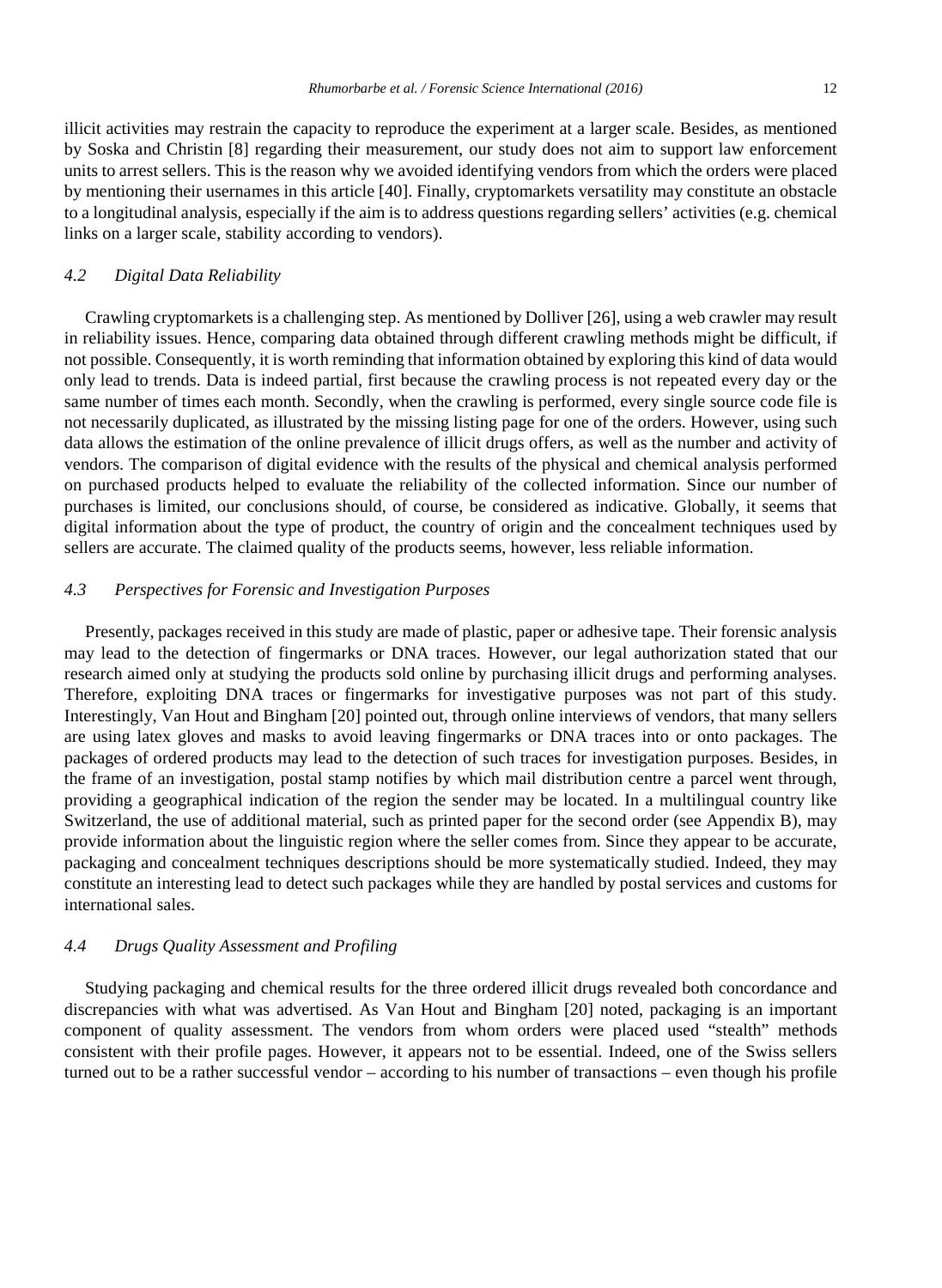page did not mention any packaging information. On the other hand, other sellers described meticulously their products – as well as their packaging, concealment techniques and refund process – without achieving a particular success on Evolution. The popularity of a seller appears to be the result of a complex process. Specifically since assessing products quality may be a difficult task for consumers who consequently rely on other aspects such as sellers ranking, packaging, previous comments or product appearances. Thus, as argued by Bancroft and Scott Reid [41], quality takes a whole different meaning within a cryptomarket community than in the chemical sense. Qualitative research also revealed the influence of the information found on marketplaces – or their related forums – on consumers' practices [21 ; 22 ; 39]. The same questions arose regarding illicit drugs sold on the traditional market. Studies have shown the lack of knowledge of Belgian consumers back in the 1990s [42]. While we may assume that online forums facilitated finding information and sharing knowledge about illicit drugs more recently, the situation barely evolved. Indeed, more recently Evrard and al. [43] highlighted that from a user perspective, the perceived quality of the cocaine depends on information provided by the dealer and also on price. These factors continue to affect consumers after use, despite adjustment on the actual cocaine content [43].

The chemical composition (i.e. purity, cutting agents) of cocaine purchased online is similar to specimens confiscated by police and customs in Western Switzerland. It is worth noting that this observation is only representative of cocaine hydrochloride sold from and to Switzerland. Generalising these results to other shipping and destination countries is, so far, impossible. However, despite the limited number of orders, the highlighted chemical links indicate that the products sold online and in the street share similar chemical characteristics. On the one hand, an explanation would be that online sellers buy their products from street dealers. On the other hand, both of them could share the same source of supply. Finally, a last hypothesis would be that cryptomarkets allow street retailers to diversify their distribution channels. Nevertheless, as noted by Martin [14], the limited knowledge of online distribution networks (e.g. online sellers' position in the distribution process) prevents a better assessment of this relationship. A recent study showed, however, that analysing digital data might reveal important actors and distribution networks in Darknet markets [6]. Exploiting chemical information related to products sold on Darknet markets is a developing activity, mainly for harm reduction purposes. [44]. The chemical profiling methodology we applied on the ordered substances provide another perspective about chemical information. It constitutes an interesting tool to study distribution networks, fuel hypotheses about sellers' practices, show relations between traditional and online markets as well as inform on products level within distribution channel.

#### **5 Acknowledgements**

The authors would like to thank Laetitia Gasté, from the ESC forensic laboratory, for performing the chemical analyses and profiling of the illicit drugs.

The authors are also very grateful for Gwern's work in the crawling process and for providing the data on Evolution.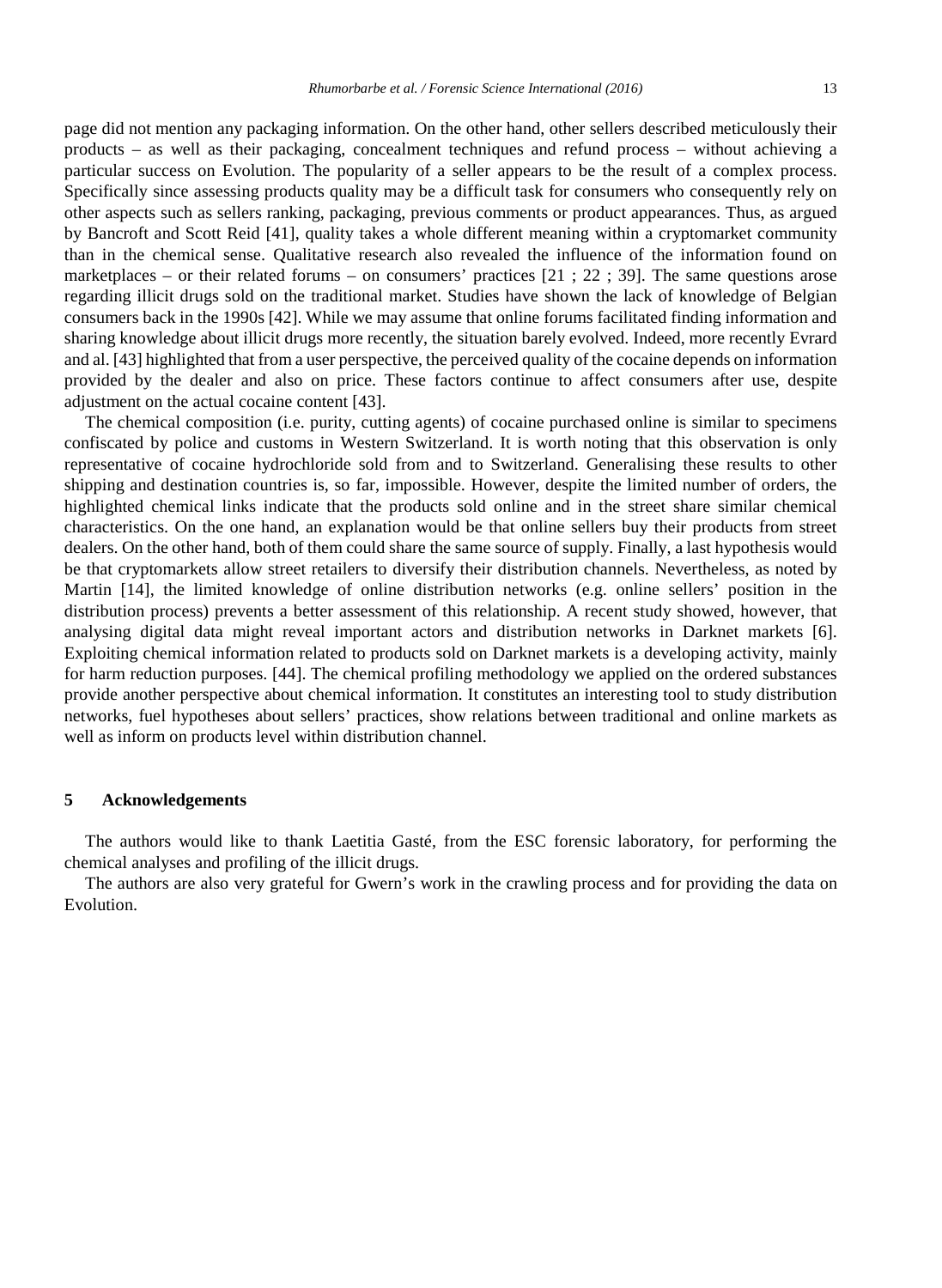#### **6 References**

[1] Meyers K, Kaynak Ö, Bresani E, Curtis B, McNamara A, Brownfield K, and al. (2015). The availability and depiction of synthetic cathinones (bath salts) on the Internet: do online suppliers employ features to maximize purchases? International Journal of Drug Policy, 26 (7), 670-4.

[2] Gelatti U, Pedrazzani R, Marcantoni C, Mascaretti S, Repice C, Filippucci L, and al. (2013). 'You've got m@il: fluoxetine coming soon!': accessibility and quality of a prescription drug sold on the web. International Journal of Drug Policy, 24 (5), 392-401.

[3] Aked S, Bolan C, Brand M (2013). Determining what characteristics constitute a Darknet. Proceedings of the 11th Australian Information Security Management Conference. Perth, Australia. 12-20.

[4] AlQahtani A, El-Alfy E (2015). Anonymous connections based on onion routing: A review and a visualization tool. Procedia Computer Science, 52, 121-8.

[5] Zantout B, Haraty R (2011). I2P data communication system. Proceedings of the Tenth International Conference on Networks. Sint Marteen, Netherlands Antilles. 401-9.

[6] Broséus J, Rhumorbarbe D, Mireault C, Ouellette V, Crispino F, Décary-Hétu D (2016). Studying illicit drug trafficking on Darknet markets: structure and organisation from a Canadian perspective. Forensic Science International, 264, 7-14.

[7] Reid F, Harrigan M (2011). An analysis of anonymity in the bitcoin system. Proceedings of the International Conference on Privacy, Security, Risk and Trust (PASSAT) and International Conference on Social Computing (SocialCom). Boston, USA. 1318-26.

[8] Soska K, Christin N (2015). Measuring the longitudinal evolution of the online anonymous marketplace ecosystem. Proceedings of the 24th USENIX Security Symposium. Washington D.C., USA. 33-48.

[9] Böhme R, Christin N, Edelman B, Moore T (2014). Bitcoin: economics, technology, and governance. Journal of Economic Perspectives, 29, Harvard Business School NOM Unit Working Paper No. 15-015. Available at http://ssrn.com/abstract=2495572 (06.04.2016).

[10] Van Buskirk J, Roxburgh A, Bruno R, Burns L (2014). Drugs and the Internet, Issue 2. Available at https://ndarc.med.unsw.edu.au/sites/default/files/ndarc/resources/Drugs&TheInternet\_Issue2.pdf

[11] Van Buskirk J, Roxburgh A, Bruno R, Burns L (2015). Drugs and the Internet, Issue 4. Available at https://ndarc.med.unsw.edu.au/sites/default/files/ndarc/resources/Drugs & The Internet Issue 4.pdf (12.01.16).

[12] Tzanetakis M, Kamphausen G, Werse B, von Laufenberg R (2016). The transparency paradox. Building trust, resolving disputes and optimising logistics on conventional and online drugs markets. International Journal of Drug Policy, http://dx.doi.org/10.1016/j.drugpo.2015.12.010 (35), 58-68.

[13] Van Buskirk J, Roxburgh A, Bruno R, Burns L (2015). Drugs and the Internet, Issue 5. Available at https://ndarc.med.unsw.edu.au/sites/default/files/ndarc/resources/Drugs & The Internet Issue 5.pdf (12.01.16).

[14] Martin J (2014). Drugs on the dark net - How cryptomarkets are transforming the global trade in illicit drugs. Basingstoke, UK: Palgrave MacMillan.

[15] UNODC (2014). World Drug Report 2014. United Nations publication, Sales n° E.14.XI.7, 1-51.

[16] Phelps A, Watt A (2014). I shop online – recreationally! Internet anonymity and Silk Road enabling drug use in Australia. Digital Investigation, 11 (4), 261-72.

[17] Martin J (2014). Lost on the Silk Road: Online drug distribution and the 'cryptomarket'. Criminology & Criminal Justice, 14 (3), 351-67.

[18] Aldridge J, Décary-Hétu D (2014). Not an 'eBay for drugs': the cryptomarket "Silk Road" as a paradigm shifting criminal innovation. Social Science Research Network. Available at http://ssrn.com/abstract=2436643 (12.01.16).

[19] Christin N (2013). Traveling the Silk Road: a measurement analysis of a large anonymous online marketplace. Proceedings of the 22nd International World Wide Web Conference. Rio de Janeiro, Brazil. 213-24.

[20] Van Hout MC, Bingham T (2014). Responsible vendors, intelligent consumers: Silk Road, the online revolution in drug trading. International Journal of Drug Policy, 25 (2), 183-9.

[21] Van Hout MC, Bingham T (2013). 'Silk Road', the virtual drug marketplace: A single case study of user experiences. International Journal of Drug Policy, 24 (5), 385-91.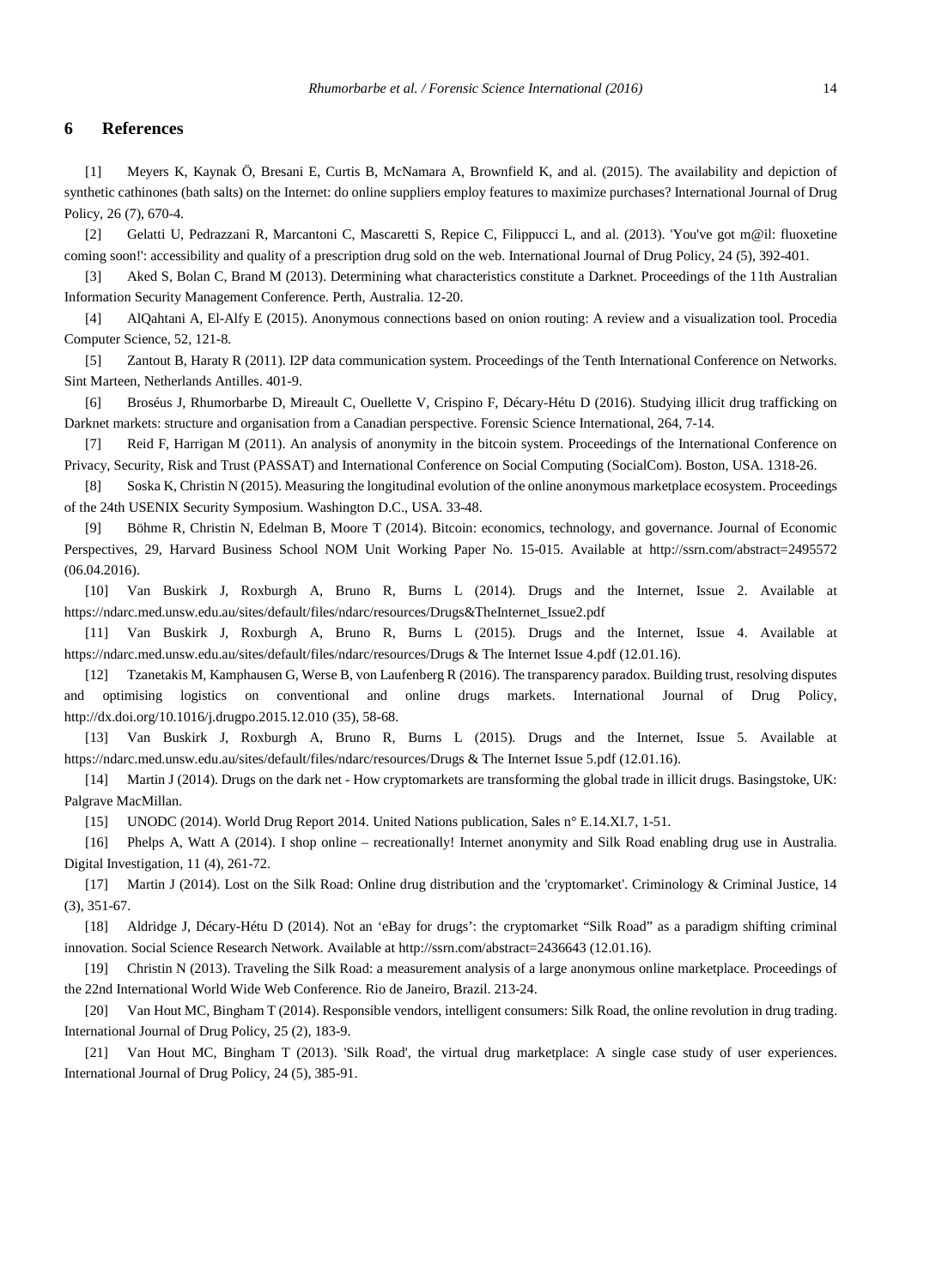[22] Van Hout MC, Bingham T (2013). 'Surfing the Silk Road': A study of users' experiences. International Journal of Drug Policy, 24 (6), 524-9.

[23] Dolliver DS (2015). Evaluating drug trafficking on the Tor Network: Silk Road 2, the sequel. International Journal of Drug Policy, 26 (11), 1113-23.

[24] Aldridge J, Décary-Hétu D (2015). A response to Dolliver's "Evaluating drug trafficking on the Tor Network: Silk Road 2, the sequel". International Journal of Drug Policy, 26 (11), 1124-5.

[25] Van Buskirk J, Roxburgh A, Naicker S, Burns L (2015). A response to Dolliver's "Evaluating drug trafficking on the Tor network". International Journal of Drug Policy, 26 (11), 1126-7.

[26] Dolliver DS (2015). A rejoinder to authors: Data collection on Tor. International Journal of Drug Policy, 26 (11), 1128-9.

[27] Xanthos A (2014). Textable: programmation visuelle pour l'analyse de données textuelles. Proceedings of the 12th international Conference on Textual Data statistical Analysis. Paris, France. 691-703.

[28] R Core Team (2015). R: a language and environment for statistical computing. Vienna, Austria: R Foundation for Statistical Computing. Available at https://www.R-project.org.

[29] Esseiva P, Gaste L, Alvarez D, Anglada F (2011). Illicit drug profiling, reflection on statistical comparisons. Forensic Science International, 207 (1-3), 27-34.

[30] Broséus J, Anglada F, Esseiva P (2010). The differentiation of fibre- and drug type Cannabis seedlings by gas chromatography/mass spectrometry and chemometric tools. Forensic Science International, 200 (1–3), 87-92.

[31] Broséus J, Vallat M, Esseiva P (2011). Multi-class differentiation of cannabis seedlings in a forensic context. Chemometrics and Intelligent Laboratory Systems, 107 (2), 343-50.

[32] Esseiva P, Ioset S, Anglada F, Gasté L, Ribaux O, Margot P, and al. (2007). Forensic drug Intelligence: An important tool in law enforcement. Forensic Science International, 167 (2-3), 247-54.

[33] Ioset S, Esseiva P, Ribaux O, Weyermann C, Anglada F, Lociciro S, and al. (2005). Establishment of an operational system for drug profiling: a Swiss experience. Bulletin on narcotics of United Nations Office on Drugs and Crime, 57 (1-2), 121-47.

[34] Broséus J, Gentile N, Bonadio Pont F, Garcia Gongora JM, Gasté L, Esseiva P (2015). Qualitative, quantitative and temporal study of cutting agents for cocaine and heroin over 9 years. Forensic Science International, 257, 307-13.

[35] Broséus J, Huhtala S, Esseiva P (2015). First systematic chemical profiling of cocaine police seizures in Finland in the framework of an intelligence-led approach. Forensic Science International, 251, 87-94.

[36] Broséus J, Baechler S, Gaste L, Bonadio Pont F, Garcia Gongora JM, Gentile G, and al. (2016). Chemical Profiling: a tool to decipher the structure and organisation of illicit drugs markets. An 8-year study in Western Switzerland. Forensic Science International, 266, 18-28.

[37] UNODC (2015). World Drug Report 2015. United Nations publication, Sales n° E.15.XI.6, 41-56.

[38] UNODC. UNODC Statistics - Drug prices repoort (cocaine-type in Switzerland). https://data.unodc.org/. 2012.

[39] Barratt MJ, Ferris JA, Winstock AR (2014). Use of Silk Road, the online drug marketplace, in the United Kingdom, Australia and the United States. Addiction, 109 (5), 774-83.

[40] Markham A, Buchanan E (2012). Ethical decision-making and Internet research - recommendations from the AoIR Ethics Working Committee. Association of Internet Researchers. Available at http://www.aoir.org/reports/ethics2.pdf (12.01.16).

[41] Bancroft A, Scott Reid P (2016). Concepts of illicit drug quality among darknet market users: Purity, embodied experience, craft and chemical knowledge. International Journal of Drug Policy, 35, 42-9.

[42] Decorte T (2001). Quality control by cocaine users: Underdeveloped harm reduction strategies. European Addiction Research, 7 (4), 161-75.

[43] Evrard I, Legleye S, Cadet-Taïrou A (2010). Composition, purity and perceived quality of street cocaine in France. International Journal of Drug Policy, 21 (5), 399-406.

[44] Caudevilla F (2016). The emergence of deep web marketplaces: a health perspective. The internet and drugs market (European Monitoring Center for Drugs and Drug Addiction). Luxembourg: Publications Office of the European Union.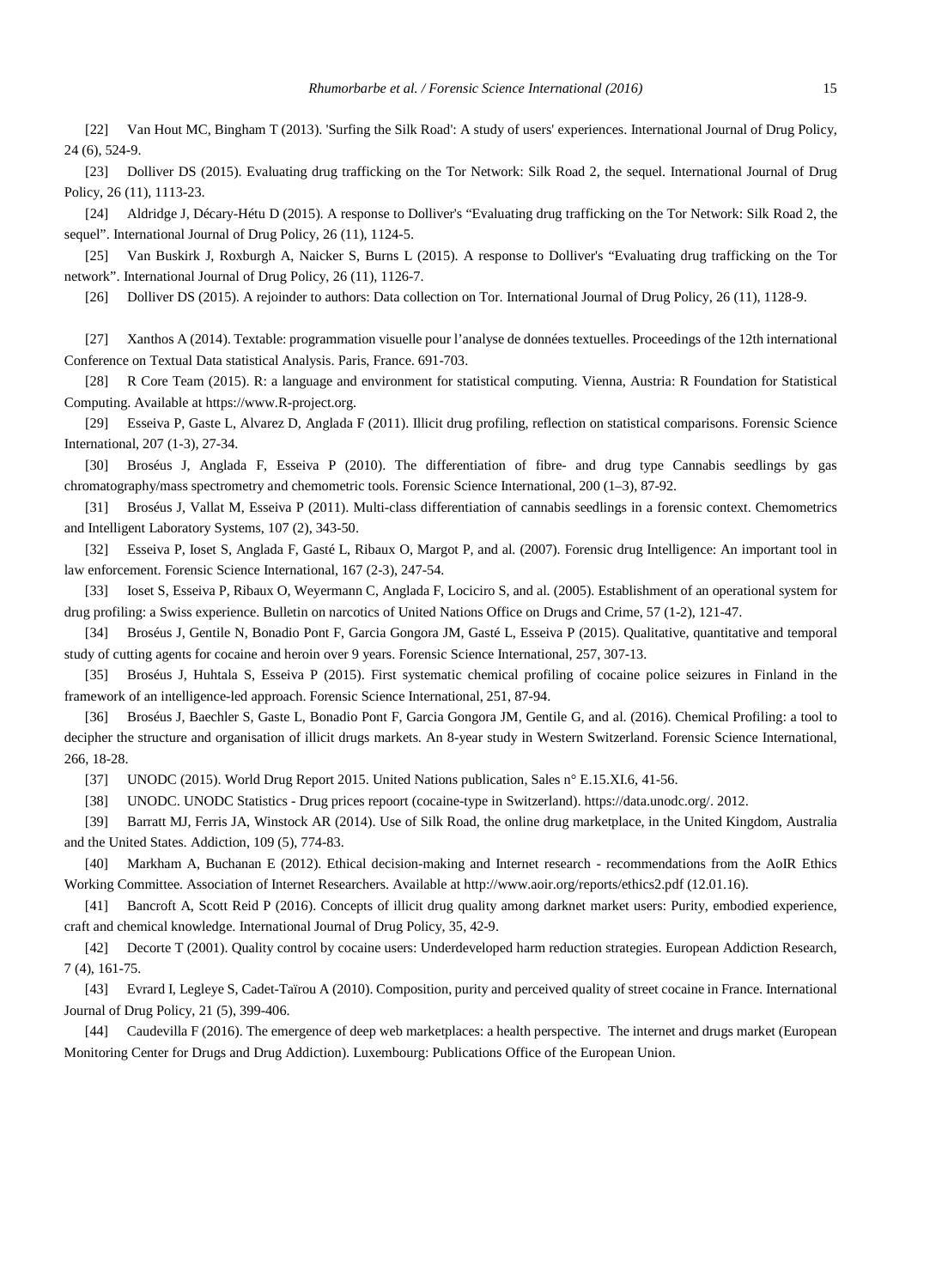# **Appendix**

# *Appendix A*

j

### *6.1.1 GC-FID analysis methods*

|                    | <b>Cannabis analysis</b>                         | <b>MDMA</b> analysis                                    |
|--------------------|--------------------------------------------------|---------------------------------------------------------|
| <b>Instrument</b>  | GC Agilent 7891A                                 | GC Agilent 7891A                                        |
| Column             | Agilent 19091s-101: 1                            | Agilent 19091S-101: 1                                   |
|                    | HP-5MS 20m x 200μm x 0.33μm                      | HP-5MS 20m x 200μm x 0.33μm                             |
| Injection          | Split $68:1$ at $250^{\circ}$ C                  | Splitless at 250°C                                      |
| <b>Carrier</b> gas | Helium                                           | Helium                                                  |
| <b>Temperature</b> | $100^{\circ}$ C for 0 min                        | $70^{\circ}$ C for 0.203 min                            |
|                    | $60^{\circ}$ C/min to 280 $^{\circ}$ C for 3 min | 39.465 $\degree$ C/min to 300 $\degree$ C for 2.027 min |
| <b>Run time</b>    | 6 min                                            | 8.0579 min                                              |
| <b>Detector</b>    | Flame ionisation detector                        | Flame ionisation detector                               |
| <b>Heater</b>      | $300^{\circ}$ C                                  | $300^{\circ}$ C                                         |
| $H_2$ flow         | $30 \text{ mL/min}$                              | $30 \text{ mL/min}$                                     |
| Air flow           | $400$ mL/min                                     | $400$ mL/min                                            |
| <b>Makeup flow</b> | $22 \text{ mL/min}$                              | $24.028$ mL/min                                         |

### *Appendix B*

# *6.1.2 Order 1 – Cocaine hydrochloride – Seller\_7*





**Figure 4.** External packaging **Figure 5.** Internal parcel containing cocaine hydrochloride in different bags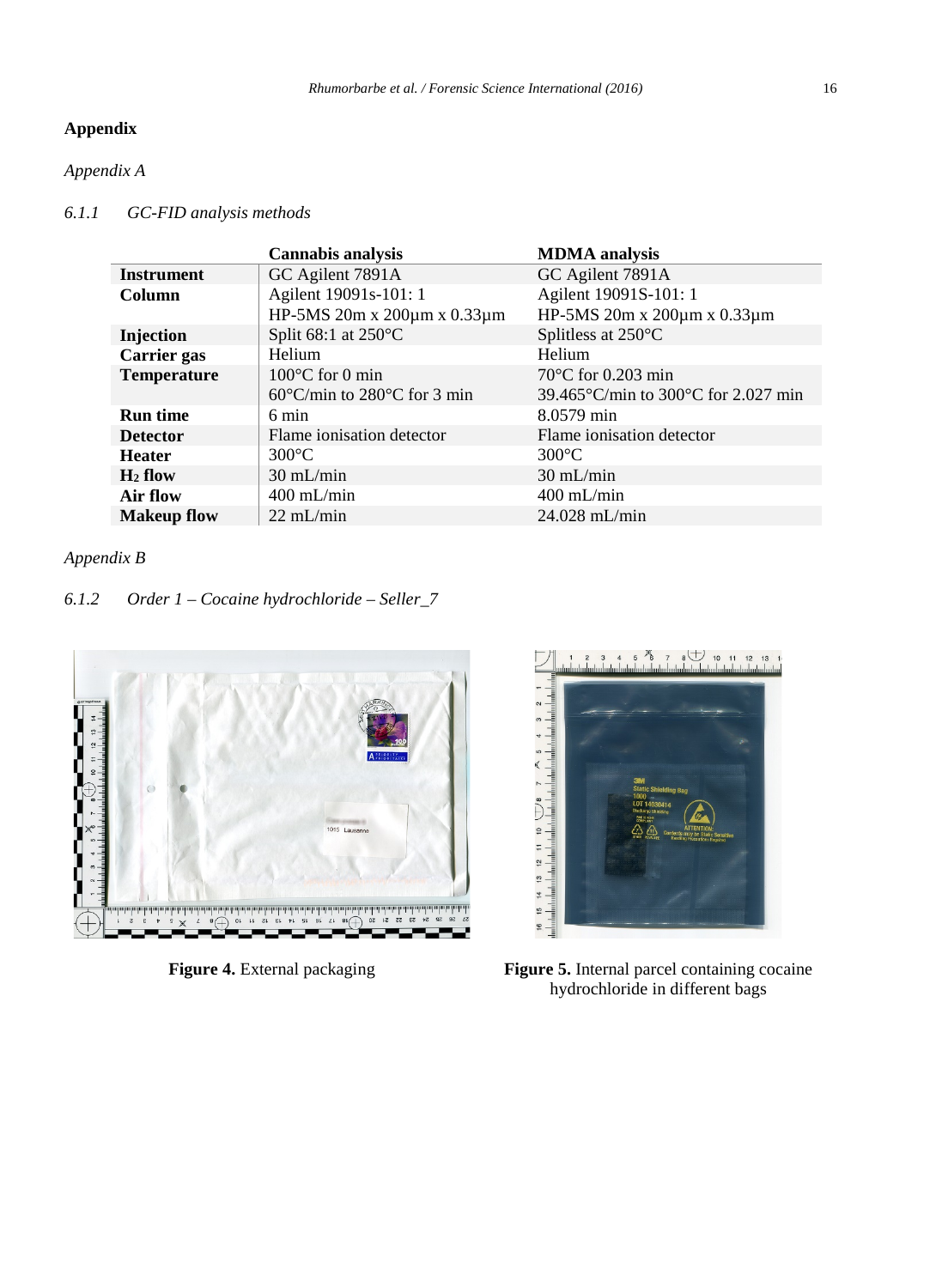### *6.1.3 Order 2 – Cannabis concentrate – Seller\_5*





**Figure 6.** External packaging **Figure 7.** Internal parcel containing cannabis concentrate taped on a piece of paper

*6.1.4 Order 3 – Cocaine hydrochloride – Seller\_10*



**Figure 8.** DVD keep case containing cocaine and MDMA pills in two different bags